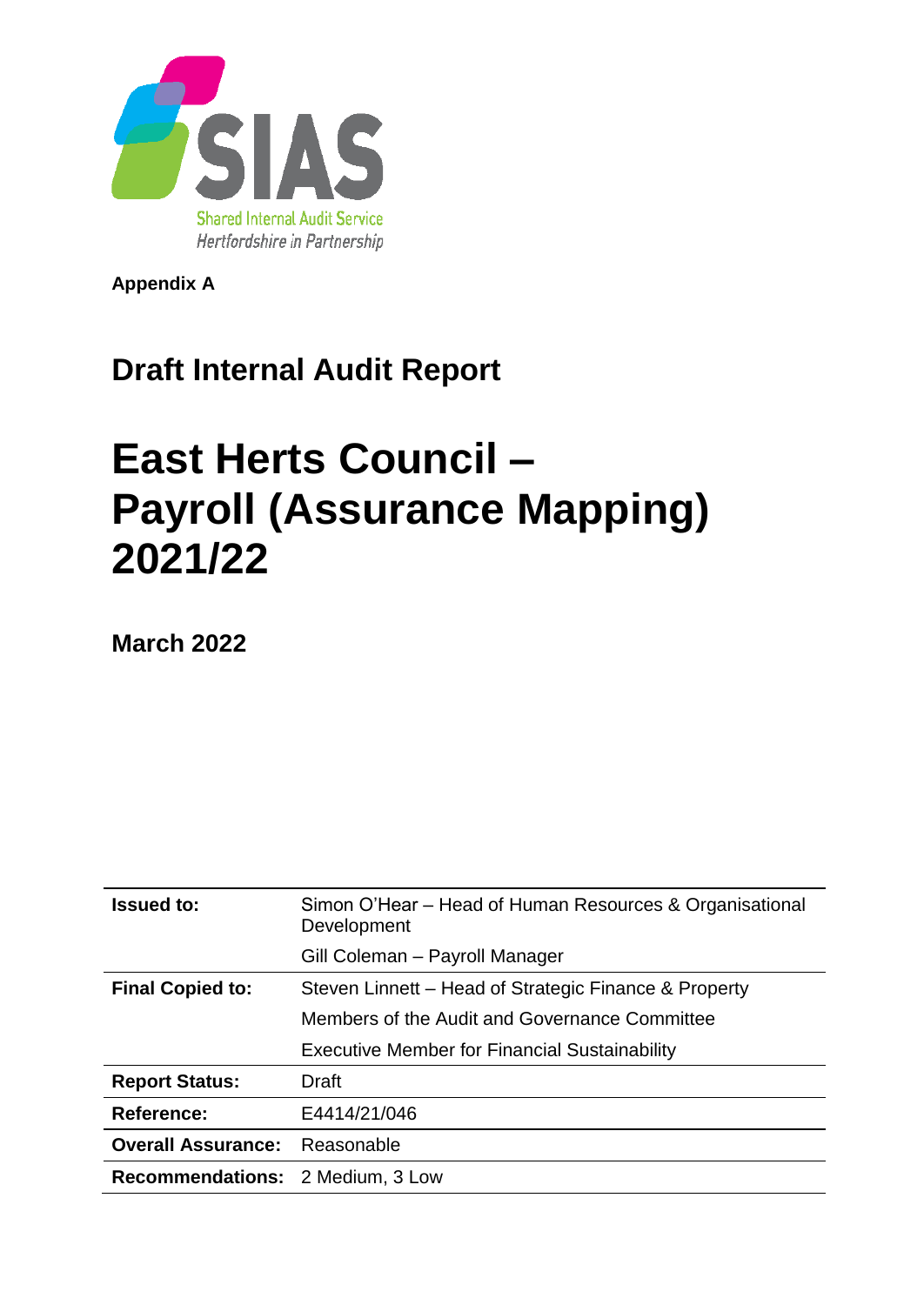### **INDEX**

| <b>Section</b>                                               | Page |  |
|--------------------------------------------------------------|------|--|
| 1. Executive Summary                                         |      |  |
| <b>Control Enablers Reviewed</b><br>$2_{-}$                  | 5    |  |
| Appendix A – Management Action Plan                          | 6    |  |
| Appendix B – Definitions of Assurance and Finding Priorities |      |  |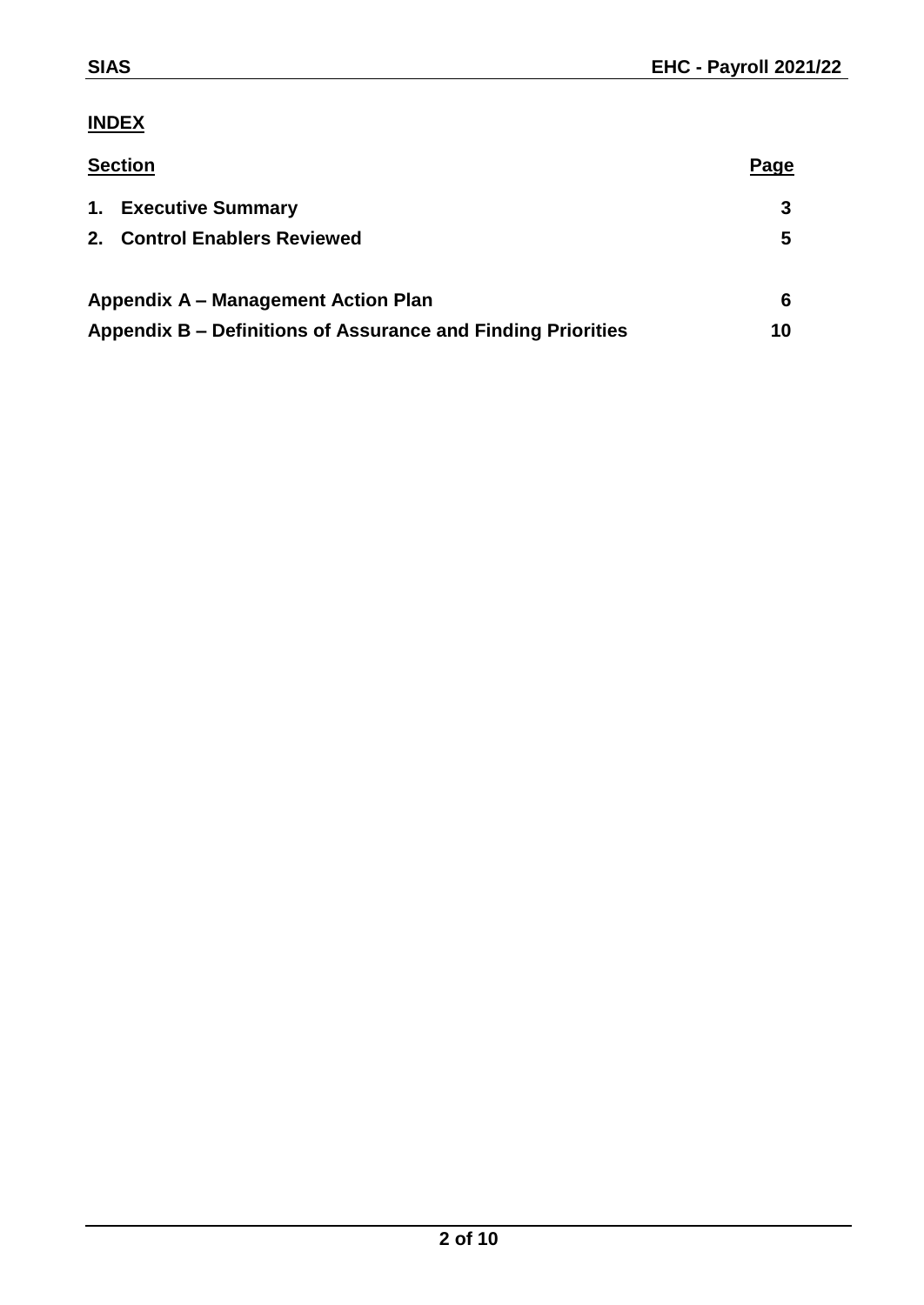#### **1. EXECUTIVE SUMMARY**

#### **Introduction**

- 1.1 Internal Audit provides East Herts Council with an independent and objective opinion on the organisation's governance arrangements, encompassing internal control and risk management, by completing an annual risk-based work programme. This audit forms part of the approved 2021/22 Internal Audit work programme.
- 1.2 The assurance opinion provided has been informed by the production of an Assurance Map. The Map has been developed based upon our key lines of enquiry and allows other sources of assurance to be identified and relied upon for internal audit purposes. This approach accommodates the Council's preference for minimising audit duplication and work that may overlap. Once produced the Map can be reviewed and updated in subsequent years, and in line with service developments or emerging risks. It also sits alongside Internal Audit's conventional assurance work agreed with management and will be used to help inform overall annual assurance opinions.
- 1.3 The Assurance Map has been based upon an established model which places known sources of assurance into one of three categorises. This builds a picture of the applicable control framework and highlights any potential gaps. The three categories are:
	- a) First line of assurance operational management arrangements in place
	- b) Second line of assurance oversight functions and systems
	- c) Third line of assurance internal and external assurance provided
- 1.4 The resulting Assurance Map produced a visual summary of the current sources of assurance and rates how well these sources managed risk. This type of work also identifies any gaps in the control framework, which are outlined in the Assurance Map. As a result of the assurance map, recommendations have been made for improvements to the control environment.

#### **Overall Audit Opinion**

- 1.5 Based on the work performed during this audit, we can provide overall **reasonable assurance** that there are effective controls in operation for those elements of risk covered by this review. The control enablers are detailed in the Control Enablers Reviewed Table in section 2 below. For definitions of our assurance levels, please see Appendix B.
- 1.6 The payroll assurance mapping work concluded that there are adequate arrangements in place to provide assurance over payroll processing at the Council. The first line of assurance (operational management) has a clear checklist in place to outline the work required and that amendment requests are received and actioned by the Payroll Manager. They are aware of their responsibilities and have effective processes in place to complete the payroll on a monthly basis. However, the processing notes in place by the payroll team require formalising to ensure business continuity in an instance of key staff absence and they have an opportunity to explore the full use of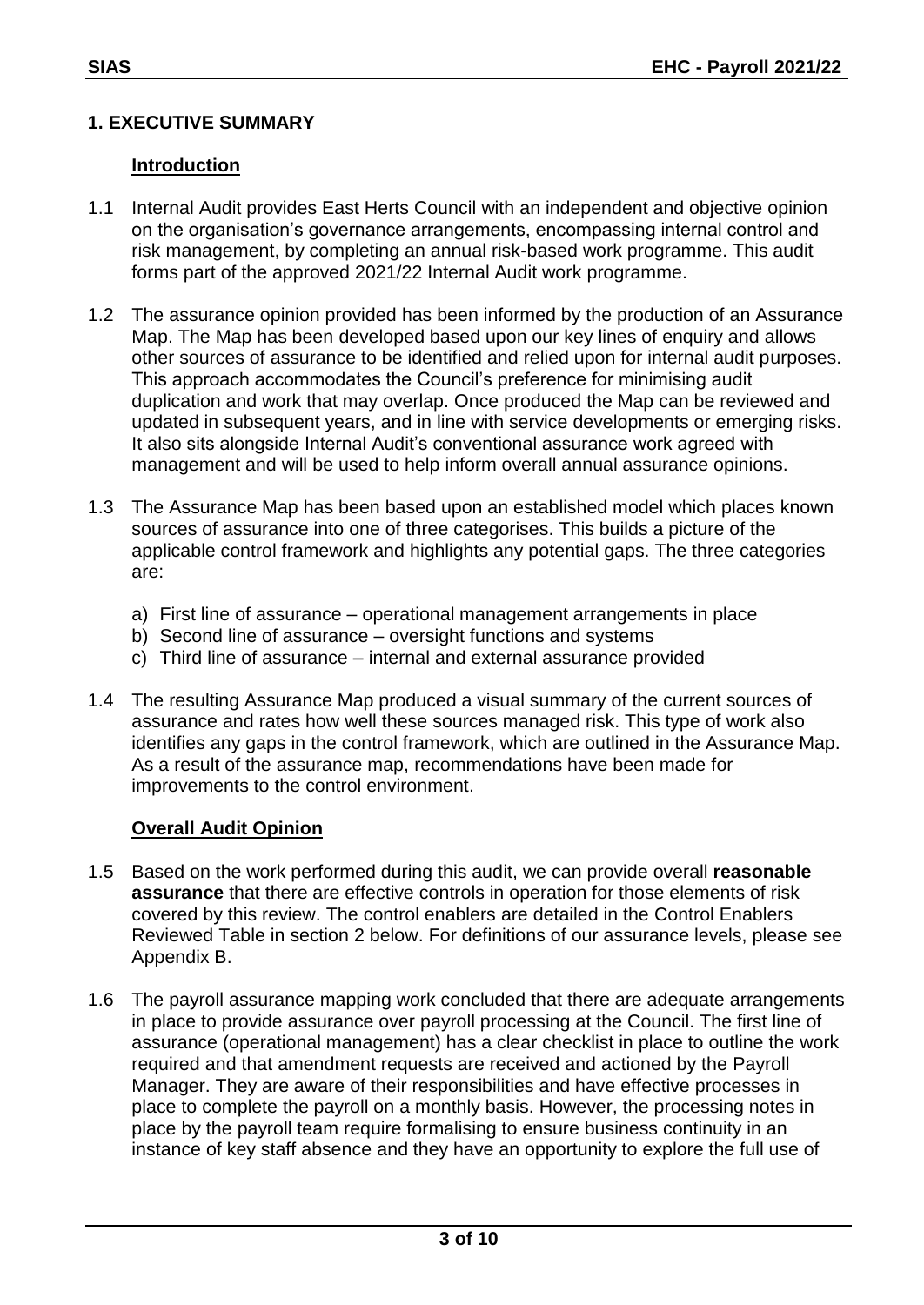their payroll system to automate all possible processes and increase available officer time.

- 1.7 The second line of assurance includes clear policies and procedures in place that govern payroll processes; these are created, monitored, and reviewed by HR and include the expenses policy, pay policy statement, family friendly policy, redundancy policy, and the standby and out of hours policy. There is appropriate segregation of duties between creation and implementation of the policies. While the Council do have access to information made available by HMRC (webinars and training material), they do not have a standardised system for training in place. While they do complete on the job training and are currently considering the requirements of induction of new staff members to ensure this adequately reflects tasks required, these are not formally recorded. Given the nature of the small payroll team, there is an inherent business continuity risk for the Council should the Payroll Manager be out of the office, and the Council do not have a formal business continuity plan in place should this occur. In addition, the payroll is processed without independent review by a senior manager, although the Head of Human Resources & Organisational Development does authorise BACS payments before they are made.
- 1.8 The third line of assurance is currently completed by both internal and external audit; the Council facilitates independent assurance across a variety of topics relating to payroll. The Shared Internal Audit Service (SIAS) have completed payroll audits at least annually since the 2011/12 financial year, with additional topics being covered (such as Payroll Self Service – Annual Leave) when required. Regular topics of review have included payroll processing (e.g. payroll runs, BACS processing, starters and leavers, and statutory payments), reconciliations, systems access controls, and policies and procedures. Additionally, external audit complete work to provide an opinion relating to the Council's statement of accounts. While this does not specifically review the payroll function for the Council, it does include a review of financial policies, procedures and practices, and comments on the employee benefits provided by the Council. Substantial assurance has been provided in this area because the Council has facilitated third line assurance.
- 1.9 Please see the attached assurance map for further information regarding the assurance provision for each of the control enablers reviewed.

#### **Summary of Recommendations**

- 1.10 We have made five recommendations; three recommendations are classified as medium priority and two as low priority as part of the assurance mapping process. These recommendations relate to:
	- Payroll Sign Off (Leadership and Management) Medium Priority
	- Business Continuity (Resources) Medium Priority
	- Training (People and Knowledge) Low Priority
	- Guidance / Processing Notes (Strategy and Policy) Low Priority
	- Automating Processes (Processes) Low Priority
- 1.11 Please see Management Action Plan at Appendix A for further detail.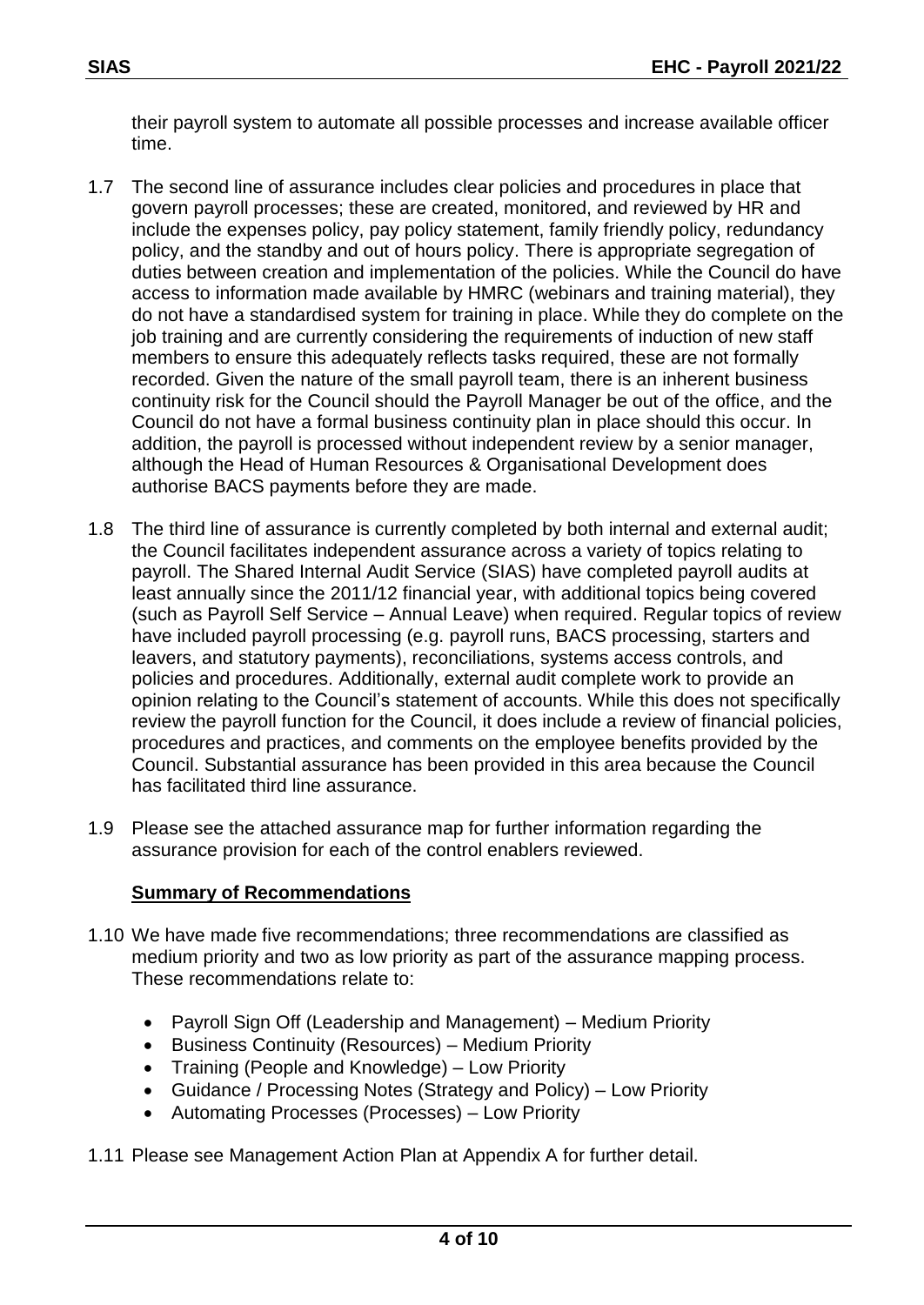#### **Annual Governance Statement**

1.12 This report provides reasonable levels of assurance to support the Annual Governance Statement.

#### **2. CONTROL ENABLERS REVIEWED**

- 2.1 Our specific objectives in undertaking this work, as per the Terms of Reference, were to create an Assurance Map for Payroll that focusses on the control categories:
	- a) **Leadership & Management**: organisational leaders have oversight of payroll
	- b) **Strategy & Policy**: there are clear strategies & policies in relation to payroll
	- c) **People & Knowledge**: people are equipped and supported to manage payroll processing
	- d) **Resources**: there is capacity and capability to effectively manage payroll
	- e) **Partnerships**: risk profile and control environment reflect working collaboratively
	- f) **Processes**: there are effective processes to support payroll processing
	- g) **Outcomes & Delivery**: payroll contributes to overall performance & specific outcomes
- 2.2 The assessments of assurance provided have been included in the attached assurance map. Please see definitions for the assurance levels at Appendix B*.*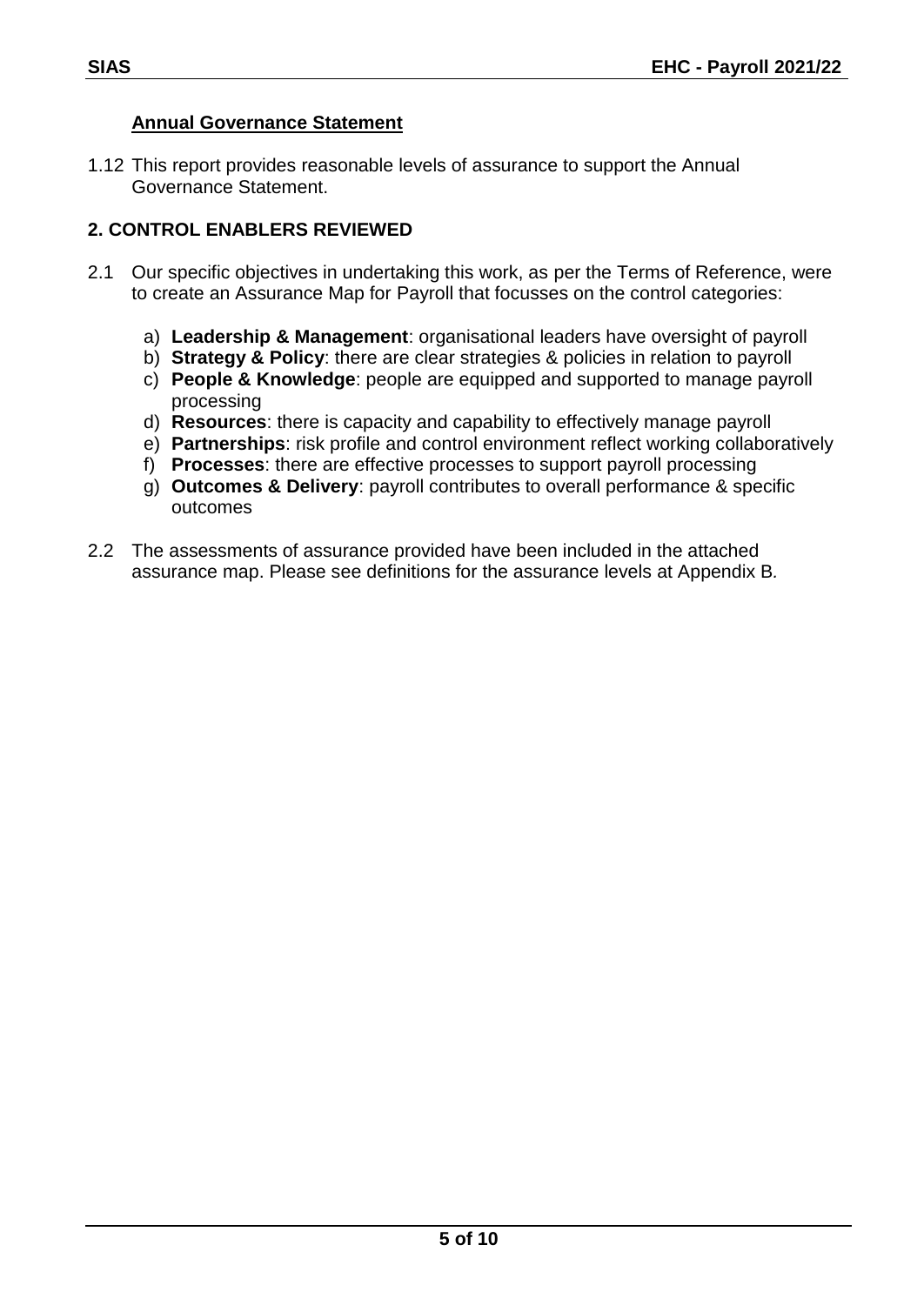| No. | <b>Finding / Associated Risk</b>                                                                                                                                                                                                                                                                                                                                                                                                                                                                                                                                                                                                                                                                                                                                                                                                                                                                                                                                                                                                                                                            | <b>Priority</b> | <b>Recommendation</b>                                                                                                                                                                                                                                                                                                                                                                                                               | <b>Management Response</b>                                                                                                                                    | <b>Target Date</b> |
|-----|---------------------------------------------------------------------------------------------------------------------------------------------------------------------------------------------------------------------------------------------------------------------------------------------------------------------------------------------------------------------------------------------------------------------------------------------------------------------------------------------------------------------------------------------------------------------------------------------------------------------------------------------------------------------------------------------------------------------------------------------------------------------------------------------------------------------------------------------------------------------------------------------------------------------------------------------------------------------------------------------------------------------------------------------------------------------------------------------|-----------------|-------------------------------------------------------------------------------------------------------------------------------------------------------------------------------------------------------------------------------------------------------------------------------------------------------------------------------------------------------------------------------------------------------------------------------------|---------------------------------------------------------------------------------------------------------------------------------------------------------------|--------------------|
|     |                                                                                                                                                                                                                                                                                                                                                                                                                                                                                                                                                                                                                                                                                                                                                                                                                                                                                                                                                                                                                                                                                             |                 | <b>Associated Risks</b>                                                                                                                                                                                                                                                                                                                                                                                                             |                                                                                                                                                               |                    |
| 1.  | <b>Payroll Sign Off (Leadership and Management)</b>                                                                                                                                                                                                                                                                                                                                                                                                                                                                                                                                                                                                                                                                                                                                                                                                                                                                                                                                                                                                                                         |                 |                                                                                                                                                                                                                                                                                                                                                                                                                                     |                                                                                                                                                               |                    |
|     | While the Head of Human Resources and<br>Organisation Development does sign off the BACS<br>payments prior to processing, and the Finance team<br>review the payroll as part of their costings process<br>after it has been processed, there is no independent<br>check at the first line of assurance to sign off the<br>payroll prior to processing, these checks are only<br>completed within the payroll team. Therefore, there<br>is no segregation of duties between those who run<br>payroll and those who approve payroll to be<br>processed. This could mean that any errors in<br>payroll processing could potentially only be identified<br>after the payroll has been run.<br><b>Associated Risk</b><br>The Council do not have an independent sign off of<br>the payroll report (by an officer who is not involved<br>in the processing of payroll), which means an<br>independent party cannot verify the accuracy and<br>completeness of the payroll processing. This could<br>lead to inaccuracies in the pay run not being picked<br>up until after it has been processed. | Medium          | We recommend that the<br>Council have an<br>independent senior<br>officer review and sign off<br>the payroll report prior to<br>processing. This would<br>ensure that an<br>independent review<br>occurs to identify any<br>potential errors in payroll<br>before it is paid. The<br>reports provided for sign<br>off should be sufficient to<br>ensure that the reviewer<br>has sufficient information<br>to sign off the payroll. | <b>Responsible Officer:</b><br>Head of HR and OD<br><b>Action to be Taken:</b><br>Monthly sign off using full<br>variance report with Head<br>of HR&OD and PM | June 22            |
| 2.  | <b>Business Continuity (Resources)</b><br>Due to the size of the payroll team, there is an                                                                                                                                                                                                                                                                                                                                                                                                                                                                                                                                                                                                                                                                                                                                                                                                                                                                                                                                                                                                  | Medium          | We recommend that the                                                                                                                                                                                                                                                                                                                                                                                                               | <b>Responsible Officer:</b>                                                                                                                                   |                    |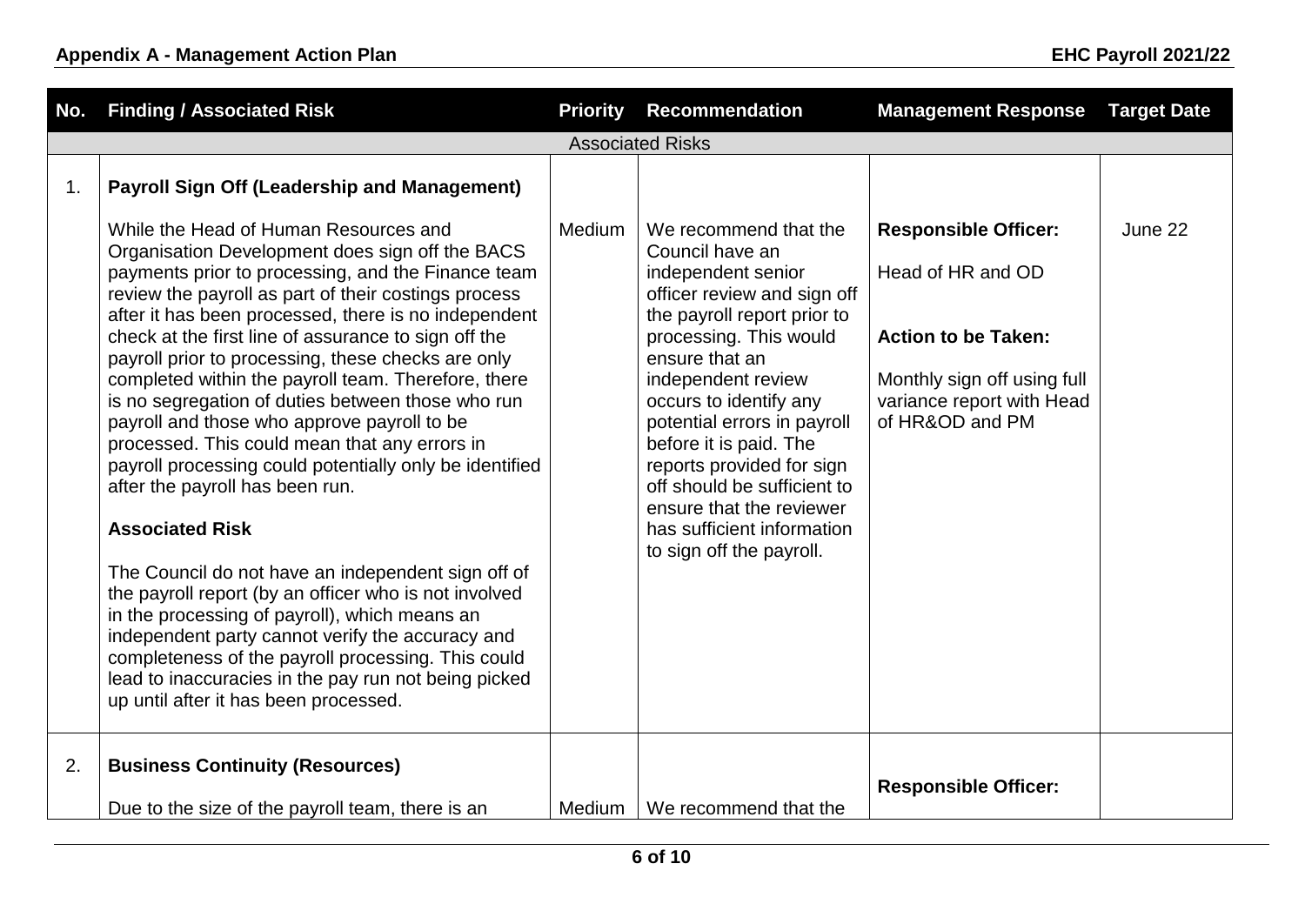| No. | <b>Finding / Associated Risk</b>                                                                                                                                                                                                                                                                                                                                                                                                                                                                                                                                                                                                                                                               | <b>Priority</b> | <b>Recommendation</b>                                                                                                                                                                                                                                                                                                                       | <b>Management Response</b>                                                                                                                                                                                              | <b>Target Date</b>                                     |
|-----|------------------------------------------------------------------------------------------------------------------------------------------------------------------------------------------------------------------------------------------------------------------------------------------------------------------------------------------------------------------------------------------------------------------------------------------------------------------------------------------------------------------------------------------------------------------------------------------------------------------------------------------------------------------------------------------------|-----------------|---------------------------------------------------------------------------------------------------------------------------------------------------------------------------------------------------------------------------------------------------------------------------------------------------------------------------------------------|-------------------------------------------------------------------------------------------------------------------------------------------------------------------------------------------------------------------------|--------------------------------------------------------|
|     | inherent business continuity risk to the Council.<br>While this has been considered by the Council,<br>there are currently not formal business continuity<br>plans in place, and processing notes require<br>formalising to provide stronger support should key<br>staff members be absent.<br><b>Associated Risk</b><br>The Council do not have effective business<br>continuity arrangements in place to outline resilience<br>arrangements in the case of key staff absence.<br>Therefore, the Council might not be fully prepared in<br>the case of key officer absence, and the payroll<br>could not be completed effectively. This could lead<br>to reputational damage for the Council. |                 | Council create formal<br>business continuity plans<br>for running payroll in the<br>instance that key officers<br>are unavailable to run<br>payroll. This could<br>include formally training<br>other colleagues to<br>complete the payroll and<br>documenting who should<br>complete the pay run in<br>the event of key staff<br>absences. | Payroll Manager<br><b>Action to be Taken:</b><br>Hand written notes to<br>made electronic and<br>training provided to new<br>recruit                                                                                    | July/Aug<br>2022                                       |
| 3.  | <b>Training (People and Knowledge)</b><br>While the Payroll Manager has access to training<br>and webinars published by HMRC, there are no<br>formal training processes in place to govern a<br>systematic training of payroll. While we recognise<br>that any formal or systematic training programme<br>would need to be proportionate to the small payroll<br>team, and could involve the documenting of ongoing<br>internal training that occurs, there is currently no<br>process for regular training in place.<br><b>Associated Risk</b>                                                                                                                                                | Low             | We recommend that the<br>Council develop a<br>training plan for the<br>payroll team (Payroll<br>Manager and the HR<br>Payroll Administrator).<br>This should then be<br>utilised and followed by<br>the payroll team to<br>ensure that key training<br>has been undertaken by<br>all staff members. This                                    | <b>Responsible Officer:</b><br>Payroll Manager<br><b>Action to be Taken:</b><br>New recruit will be trained<br>on the job by PM and<br>with previous postholder<br>will attend key updates<br>from HMRC and<br>Pensions | In line with<br>recruitment<br>expected<br>July/August |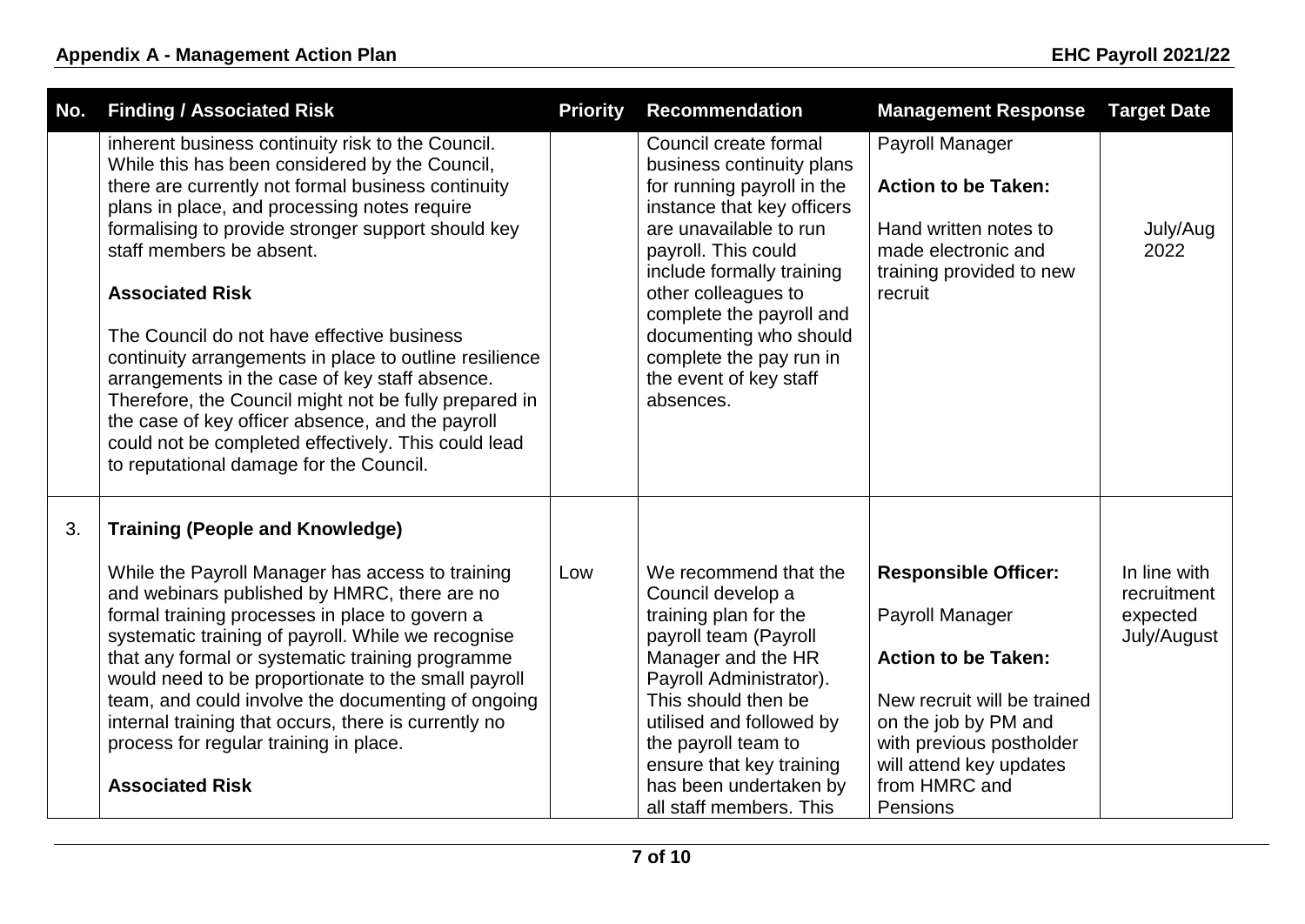| No. | <b>Finding / Associated Risk</b>                                                                                                                                                                                                                                                                                                                                                                                                                                                             | <b>Priority</b> | <b>Recommendation</b>                                                                                                         | <b>Management Response</b>                                                                                                                                                                                              | <b>Target Date</b> |
|-----|----------------------------------------------------------------------------------------------------------------------------------------------------------------------------------------------------------------------------------------------------------------------------------------------------------------------------------------------------------------------------------------------------------------------------------------------------------------------------------------------|-----------------|-------------------------------------------------------------------------------------------------------------------------------|-------------------------------------------------------------------------------------------------------------------------------------------------------------------------------------------------------------------------|--------------------|
|     | The Council do not have sufficient or regular training<br>scheduled relating to payroll processing. Therefore,<br>individuals may not be well equipped to complete<br>their role effectively. This could result in payroll<br>processing not being run accurately or on time and<br>this could cause reputational damage to the Council.                                                                                                                                                     |                 | should be proportionate<br>to the size of the payroll<br>team, and could involve<br>on-the-job training where<br>appropriate. |                                                                                                                                                                                                                         |                    |
| 4.  | <b>Guidance / Processing Notes (Strategy and</b><br>Policy)                                                                                                                                                                                                                                                                                                                                                                                                                                  |                 |                                                                                                                               |                                                                                                                                                                                                                         |                    |
|     | While the payroll team have documented their<br>processes in processing notes, these are currently<br>disparate for the different elements of payroll<br>processing, and they are not in a standard or easily<br>accessible format. Therefore, while these could be<br>used to complete aspects of payroll processing if<br>required, there is an opportunity to formalise these<br>notes to provide stronger business continuity for the<br>Council.<br><b>Associated Risk</b>              | Low             | We recommend that the<br>payroll team formalise the<br>payroll processing notes<br>that are in place                          | <b>Responsible Officer:</b><br>Payroll Manager<br><b>Action to be Taken:</b><br>See action re 2. Above<br>notes will be written into<br>online format and shared<br>with both Head of<br>HR&OD and new<br>Administrator |                    |
|     | The Council do not have formalised processing<br>notes in place to outline the key activities completed<br>by the payroll team to process payroll. Therefore, in<br>the absence of key staff members, there may not be<br>effective instructions in an easily accessible format<br>for the payroll to be completed in their absence. This<br>could lead to key individuals and companies not<br>being paid on time if key staff members are absent<br>and reputational loss for the Council. |                 |                                                                                                                               |                                                                                                                                                                                                                         |                    |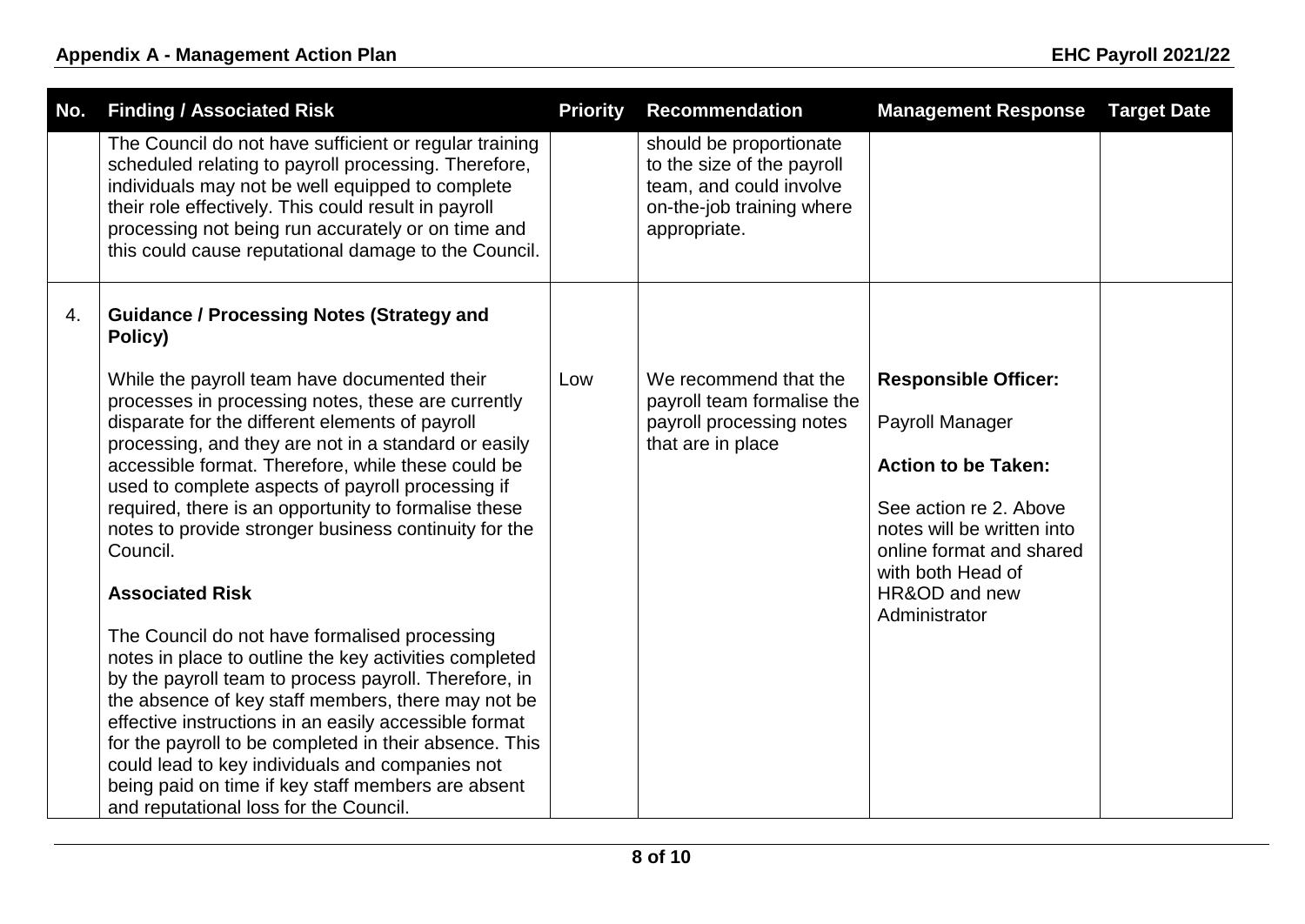| No. | <b>Finding / Associated Risk</b>                                                                                                                                                                                                                                                                                                                                                                                                                                                                                                                                                                                                                                                                                                                                                                                                                                                                                                                                                                             | <b>Priority</b> | <b>Recommendation</b>                                                                                                                                                                                                                                                                                                                                                         | <b>Management Response</b>                                                                                                                                                                                                                                                                                                                                                                                       | <b>Target Date</b>                                      |
|-----|--------------------------------------------------------------------------------------------------------------------------------------------------------------------------------------------------------------------------------------------------------------------------------------------------------------------------------------------------------------------------------------------------------------------------------------------------------------------------------------------------------------------------------------------------------------------------------------------------------------------------------------------------------------------------------------------------------------------------------------------------------------------------------------------------------------------------------------------------------------------------------------------------------------------------------------------------------------------------------------------------------------|-----------------|-------------------------------------------------------------------------------------------------------------------------------------------------------------------------------------------------------------------------------------------------------------------------------------------------------------------------------------------------------------------------------|------------------------------------------------------------------------------------------------------------------------------------------------------------------------------------------------------------------------------------------------------------------------------------------------------------------------------------------------------------------------------------------------------------------|---------------------------------------------------------|
|     |                                                                                                                                                                                                                                                                                                                                                                                                                                                                                                                                                                                                                                                                                                                                                                                                                                                                                                                                                                                                              |                 | <b>Associated Opportunity</b>                                                                                                                                                                                                                                                                                                                                                 |                                                                                                                                                                                                                                                                                                                                                                                                                  |                                                         |
| 5.  | <b>Automating Processes (Processes)</b><br>While the Council currently utilise some of the<br>automated processes including mileage and<br>expenses claims linked to MyView, the Council have<br>an opportunity to further extend this to include<br>currently manual workflows. Discussions with the<br>Payroll Manager indicated that this is something that<br>the Council is already considering but would need<br>further resources and consideration to implement.<br>The risks associated with payroll processing are<br>currently well controlled, but the Council have the<br>opportunity to further improve efficiency in<br>processing.<br><b>Associated Opportunity</b><br>The Council have an opportunity to automate all<br>payroll processes to reduce human intervention in<br>the payroll process. This would reduce the<br>opportunity for error in inputting manual information<br>and increase officer efficiency and time to review<br>payroll transactions rather than inputting data. | Low             | We recommend that the<br>Council obtain a list of all<br>of the processes that<br>could have fully<br>automated workflows that<br>are part of the package<br>procured and used by the<br>Council. They should<br>then make an<br>assessment as to which<br>of these are appropriate<br>and viable for the Council<br>and create<br>implementation plans<br>where appropriate. | <b>Responsible Officer:</b><br>Payroll Manager and<br>Head of HR&OD and HR<br>Officer (system<br>development)<br><b>Action to be Taken:</b><br>This is an ongoing action<br>and is subject to both<br>internal IT support and<br>funds re system<br>development. Also we<br>need to ensure that<br>automation provides the<br>same level of checks and<br>balances which is not<br>currently fully satisfactory. | TBC in line<br>availability<br>and other<br>priorities. |